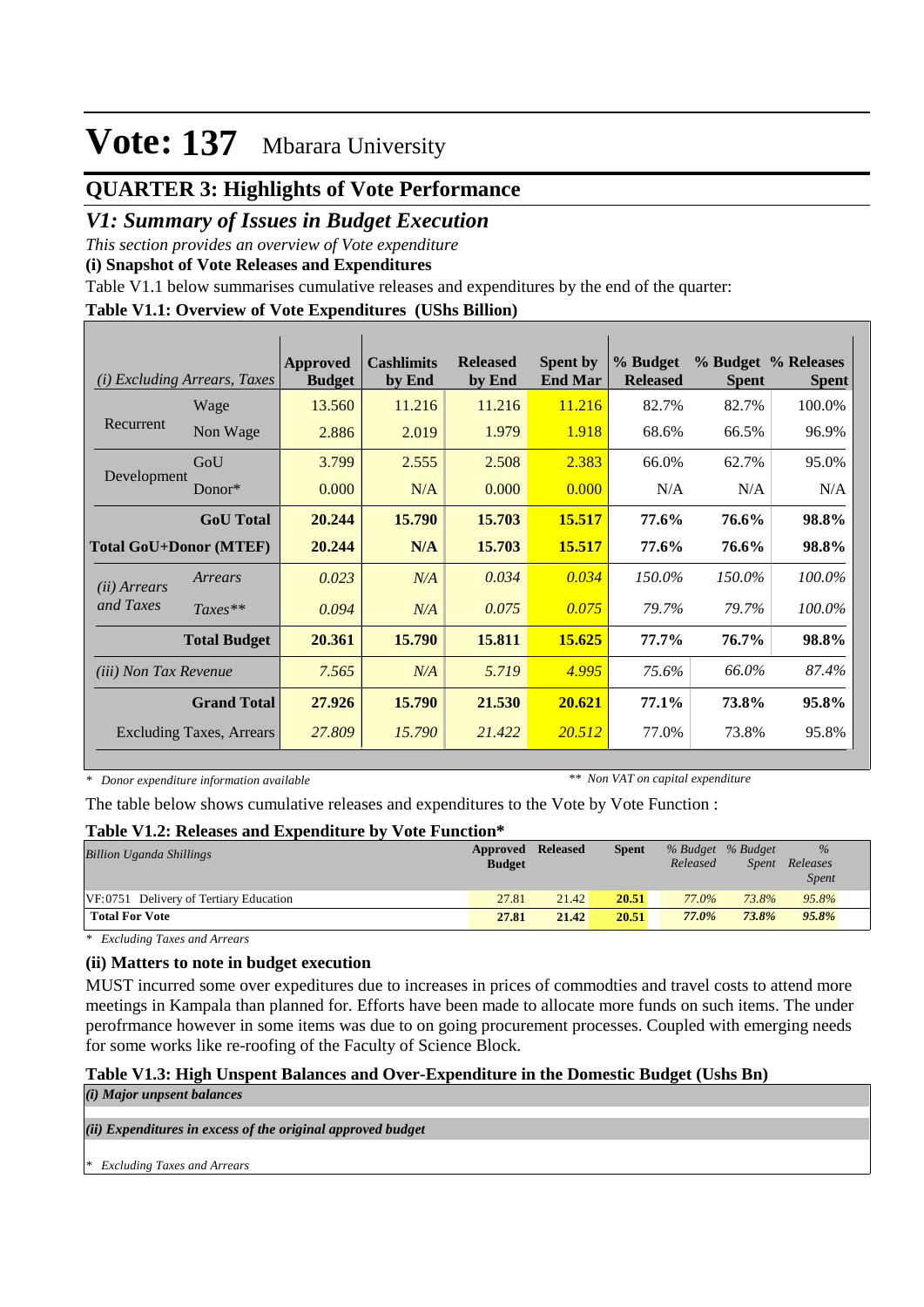## **QUARTER 3: Highlights of Vote Performance** *V2: Performance Highlights*

*This section provides highlights of output performance, focusing on key outputs and actions impelemented to improve section performance.*

#### **Table V2.1: Key Vote Output Indicators and Expenditures\***

| Vote, Vote Function<br><b>Key Output</b>           | <b>Approved Budget and</b><br><b>Planned outputs</b>                                                                                                                                                                                                                                                                                                                                                                                                                                                                                                                                                                                                                                                                                                           | <b>Cumulative Expenditure</b><br>and Performance                                                                                                                                                                                                                                                                                                                                                                                                                                                                                                         | <b>Status and Reasons for</b><br>any Variation from Plans                                                                                                                                                                                                                      |  |  |
|----------------------------------------------------|----------------------------------------------------------------------------------------------------------------------------------------------------------------------------------------------------------------------------------------------------------------------------------------------------------------------------------------------------------------------------------------------------------------------------------------------------------------------------------------------------------------------------------------------------------------------------------------------------------------------------------------------------------------------------------------------------------------------------------------------------------------|----------------------------------------------------------------------------------------------------------------------------------------------------------------------------------------------------------------------------------------------------------------------------------------------------------------------------------------------------------------------------------------------------------------------------------------------------------------------------------------------------------------------------------------------------------|--------------------------------------------------------------------------------------------------------------------------------------------------------------------------------------------------------------------------------------------------------------------------------|--|--|
| Vote Function: 0751 Delivery of Tertiary Education |                                                                                                                                                                                                                                                                                                                                                                                                                                                                                                                                                                                                                                                                                                                                                                |                                                                                                                                                                                                                                                                                                                                                                                                                                                                                                                                                          |                                                                                                                                                                                                                                                                                |  |  |
| Output: 075101                                     | <b>Teaching and Training</b>                                                                                                                                                                                                                                                                                                                                                                                                                                                                                                                                                                                                                                                                                                                                   |                                                                                                                                                                                                                                                                                                                                                                                                                                                                                                                                                          |                                                                                                                                                                                                                                                                                |  |  |
|                                                    | Description of Performance: Enroll and register 1,300 new<br>students. Conduct 30 weeks of<br>lectures & practicals and 4<br>weeks of examinations. 10<br>weeks of Recess Term for 41<br>Nursing and 35 Medical<br>Laboratory completion students.<br>Procure teaching materials<br>(Computers supplies,<br>Chemicals, Apparatus, and Text following programmes:<br>books) for 3,431 students.<br>Conduct 1 Study Trip for each<br>of the following programmes:<br>Nursing, Pharmacy, Medical<br>Laboratory Science & Business<br>Administration. Pay Faculty<br>Allowance for 530 GoU Science Assurance and Curriculum<br>based students. Conduct<br>Graduation for 965 students.<br>Hold 8 Quality Assurance and<br>Curriculum Review<br>meetings/workshops. | Enroled and registered 856 new<br>students. Conducted 24 weeks<br>of Lectures & Practicals.<br>Procured<br>Teaching materials (Computers<br>supplies, Chemicals, Apparatus<br>and<br>Textbooks) for 3,233 students.<br>1 Study Trip for each of the<br>Nursing, Pharmacy, and<br>Medical Laboratory Science<br>conducted. Graduation for 984<br>students held. Paid Faculty<br>Allowance for 542 GoU Science<br>based students. Held 6 Quality<br>Review meetings/workshops.<br>Timely payment of salaries and<br>10% salary increment for 352<br>staff. | Variation is due to on-going<br>procurement process for more<br>teaching materials (Text Books)<br>which is at commitment Level.<br>1 study trip for Bachelor of<br><b>Business Administration</b><br>students was rolled over to<br>Quarter 4.                                |  |  |
| Performance Indicators:                            |                                                                                                                                                                                                                                                                                                                                                                                                                                                                                                                                                                                                                                                                                                                                                                |                                                                                                                                                                                                                                                                                                                                                                                                                                                                                                                                                          |                                                                                                                                                                                                                                                                                |  |  |
| Students enrolment                                 | 3,431                                                                                                                                                                                                                                                                                                                                                                                                                                                                                                                                                                                                                                                                                                                                                          | 3233                                                                                                                                                                                                                                                                                                                                                                                                                                                                                                                                                     |                                                                                                                                                                                                                                                                                |  |  |
| No. of students graduating                         | 965                                                                                                                                                                                                                                                                                                                                                                                                                                                                                                                                                                                                                                                                                                                                                            | 984                                                                                                                                                                                                                                                                                                                                                                                                                                                                                                                                                      |                                                                                                                                                                                                                                                                                |  |  |
| Pass rates (all courses)                           | 96.0                                                                                                                                                                                                                                                                                                                                                                                                                                                                                                                                                                                                                                                                                                                                                           | 96.5                                                                                                                                                                                                                                                                                                                                                                                                                                                                                                                                                     |                                                                                                                                                                                                                                                                                |  |  |
| <b>Output Cost:</b>                                | <b>UShs Bn:</b><br>11.472                                                                                                                                                                                                                                                                                                                                                                                                                                                                                                                                                                                                                                                                                                                                      | <b>UShs Bn:</b><br>8.328                                                                                                                                                                                                                                                                                                                                                                                                                                                                                                                                 | 72.6%<br>% Budget Spent:                                                                                                                                                                                                                                                       |  |  |
| <b>Output: 075103</b>                              | Outreach                                                                                                                                                                                                                                                                                                                                                                                                                                                                                                                                                                                                                                                                                                                                                       |                                                                                                                                                                                                                                                                                                                                                                                                                                                                                                                                                          |                                                                                                                                                                                                                                                                                |  |  |
| Description of Performance:                        | Conduct 8 weeks of Leadership<br>and Community placement for<br>69 Medical students, 20<br>Nursing, 64 Pharmacy & 49<br>Medical Lab. Science, 8 weeks<br>of School Practice for 254<br>Science Education Students, 8<br>weeks of Industrial Training for<br>222 Computer Science,<br>Computer Engineering and<br><b>Information Technology</b><br>Students, 140 Business<br>Administration, and 38 Science<br>Laboratory Technology<br>Students. Participate in the<br>Annual exhibitions for Uganda<br>National Council for Higher<br><b>Education and Uganda National</b>                                                                                                                                                                                    | Conducted survey for<br>Leadership &<br>Community placement, School<br>practice and Industrial Training.                                                                                                                                                                                                                                                                                                                                                                                                                                                 | Variation is because the Survey<br>for Industrial Training for BIT,<br>BCS & BCE was rolled over to<br>Quarter 4. MUST did not<br>participate in the Annual<br>exhibition for Uganda NCHE<br>but held a local exhibition at<br>Kihumuro during Silver Jubilee<br>celebrations. |  |  |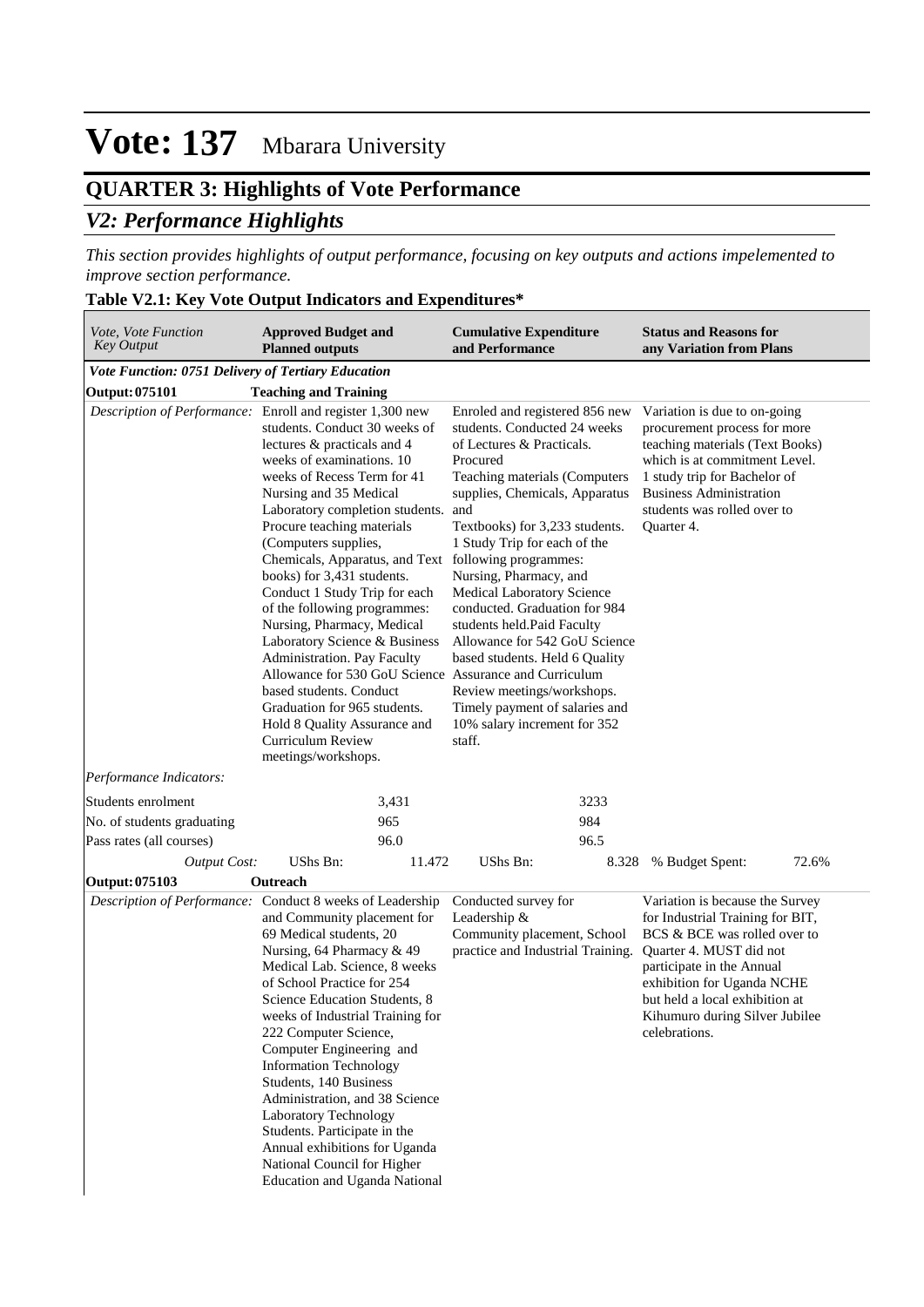## **QUARTER 3: Highlights of Vote Performance**

| <i>Vote, Vote Function</i><br><b>Key Output</b>                                                                                                                                                                             | <b>Approved Budget and</b><br><b>Planned outputs</b> |       | <b>Cumulative Expenditure</b><br>and Performance                                                                                                                                                                                                                                                    |       | <b>Status and Reasons for</b><br>any Variation from Plans |       |  |  |
|-----------------------------------------------------------------------------------------------------------------------------------------------------------------------------------------------------------------------------|------------------------------------------------------|-------|-----------------------------------------------------------------------------------------------------------------------------------------------------------------------------------------------------------------------------------------------------------------------------------------------------|-------|-----------------------------------------------------------|-------|--|--|
|                                                                                                                                                                                                                             | Council for Science and<br>Technology.               |       |                                                                                                                                                                                                                                                                                                     |       |                                                           |       |  |  |
| <b>Output Cost:</b>                                                                                                                                                                                                         | UShs Bn:                                             | 0.501 | UShs Bn:                                                                                                                                                                                                                                                                                            | 0.023 | % Budget Spent:                                           | 4.5%  |  |  |
| Output: 075104                                                                                                                                                                                                              | <b>Students' Welfare</b>                             |       |                                                                                                                                                                                                                                                                                                     |       |                                                           |       |  |  |
| Description of Performance: Feed and accommodate 260<br>GoU students and pay living out<br>allowance for 455 GoU<br>students. Provide health care<br>and recreation (sports and<br>games) facilities for 3,431<br>students. |                                                      |       | Fed and accommodated 242<br>Variation is due to increasing<br>food prices and payment of<br>GoU students and paid living<br>out allowance for 422 GoU non-Living out allowance<br>resident students. Provided<br>health care and recreation<br>(sports and games) facilities for<br>3.233 students. |       |                                                           |       |  |  |
| Performance Indicators:                                                                                                                                                                                                     |                                                      |       |                                                                                                                                                                                                                                                                                                     |       |                                                           |       |  |  |
| No. of students accomodated                                                                                                                                                                                                 | 715                                                  |       | 664                                                                                                                                                                                                                                                                                                 |       |                                                           |       |  |  |
| <b>Output Cost:</b>                                                                                                                                                                                                         | UShs Bn:                                             | 0.878 | UShs Bn:                                                                                                                                                                                                                                                                                            | 0.721 | % Budget Spent:                                           | 82.1% |  |  |
| <b>Vote Function Cost</b>                                                                                                                                                                                                   | <b>UShs Bn:</b>                                      |       | 27.809 UShs Bn:                                                                                                                                                                                                                                                                                     |       | 20.512 % Budget Spent:                                    | 73.8% |  |  |
| <b>Cost of Vote Services:</b>                                                                                                                                                                                               | UShs Bn:                                             |       | 27.809 UShs Bn:                                                                                                                                                                                                                                                                                     |       | <b>20.512</b> % Budget Spent:                             | 73.8% |  |  |

*\* Excluding Taxes and Arrears*

MUST has faced challenges in migration data from the legacy systems to the CEMAS systems being piloted.

### **Table V2.2: Implementing Actions to Improve Vote Performance**

| <b>Planned Actions:</b>                                                                                                                       | <b>Actual Actions:</b>                                                                                                                                                               | <b>Reasons for Variation</b>                                                                                                              |  |  |  |  |  |  |  |  |  |
|-----------------------------------------------------------------------------------------------------------------------------------------------|--------------------------------------------------------------------------------------------------------------------------------------------------------------------------------------|-------------------------------------------------------------------------------------------------------------------------------------------|--|--|--|--|--|--|--|--|--|
| Vote: 137 Mbarara University                                                                                                                  |                                                                                                                                                                                      |                                                                                                                                           |  |  |  |  |  |  |  |  |  |
|                                                                                                                                               | Vote Function: 07.51 Delivery of Tertiary Education                                                                                                                                  |                                                                                                                                           |  |  |  |  |  |  |  |  |  |
| Continued with infrastructure<br>development mainly at Kihumuro -<br>Faculty of Applied Sciences and<br>Technology                            | <b>Construction of Faculty of Applied</b><br>sciences is on-going penidng furnishing<br>and installation of Lifts.                                                                   | The on-going infrastructure development<br>at Kihumuro is slow because it is based on<br>available resources mainly from GoU.             |  |  |  |  |  |  |  |  |  |
| Continue to lobby government for<br>additional wage to improve staffing levels<br>to at least 50%.                                            | Continued to lobby government for<br>additional wage to improve staffing<br>levels to atleast 50%. However MUST<br>has planned recruitment of some<br>additional staff in FY 2015/16 | There was no additional funding towards<br>recruitment.                                                                                   |  |  |  |  |  |  |  |  |  |
| Vote: 137 Mbarara University                                                                                                                  |                                                                                                                                                                                      |                                                                                                                                           |  |  |  |  |  |  |  |  |  |
| Vote Function: 07 51 Delivery of Tertiary Education                                                                                           |                                                                                                                                                                                      |                                                                                                                                           |  |  |  |  |  |  |  |  |  |
| Accreditation of University programmes<br>by NCHE. Emphasise procurement<br>planning and endherence to plans and<br><b>Quality Assurance.</b> | <b>MUST</b> continued to have its<br>programmes accreditation by NCHE.<br>Adherence to procurement plans has<br>continued to improve                                                 | Some emergency needs arising have<br>affected full impelemtnation of<br>procurement plans for example re-roofing<br>of the science block. |  |  |  |  |  |  |  |  |  |

## *V3: Details of Releases and Expenditure*

*This section provides a comprehensive summary of the outputs delivered by the Vote and further details of Vote expenditures by Vote Function and Expenditure Item.*

#### **Table V3.1: GoU Releases and Expenditure by Output\***

| <b>Billion Uganda Shillings</b>               | Approved Released<br><b>Budget</b> |       | <b>Spent</b> | $%$ GoU<br><b>Budget</b><br>Released | $%$ GoU<br><b>Budget</b><br><b>Spent</b> | $%$ GoU<br>Releases<br><i>Spent</i> |
|-----------------------------------------------|------------------------------------|-------|--------------|--------------------------------------|------------------------------------------|-------------------------------------|
| <b>VF:0751 Delivery of Tertiary Education</b> | 20.24                              | 15.70 | 15.52        | 77.6%                                | 76.6%                                    | 98.8%                               |
| Class: Outputs Provided                       | 16.36                              | 13.14 | 13.07        | 80.3%                                | 79.9%                                    | 99.5%                               |
| $ 075101$ Teaching and Training               | 8.32                               | 6.17  | 6.11         | 74.2%                                | 73.4%                                    | 99.0%                               |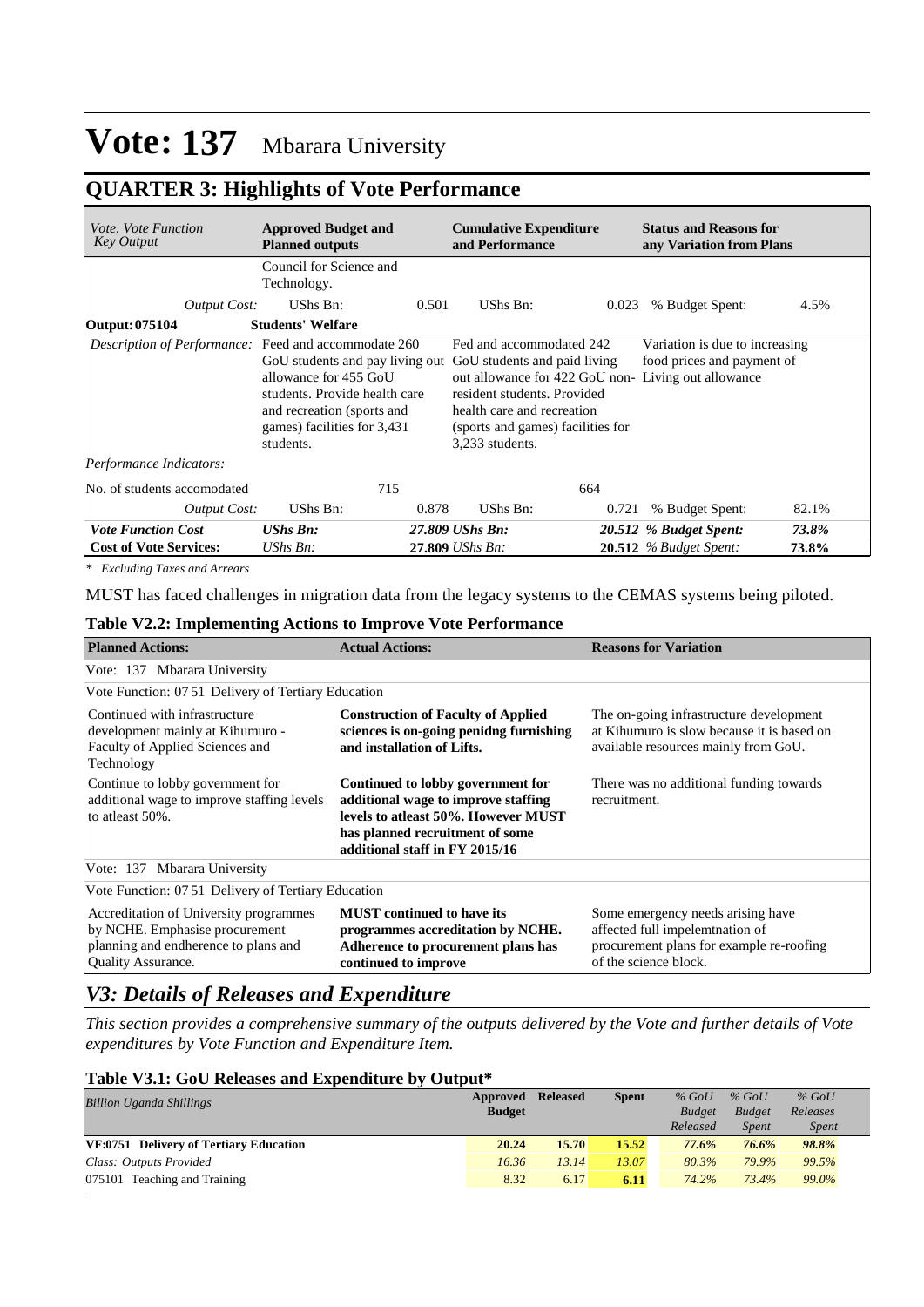## **QUARTER 3: Highlights of Vote Performance**

| 075102 Research, Consultancy and Publications                    | 0.08  | 0.05  | 0.05  | 66.6%     | 62.9%    | 94.5%     |
|------------------------------------------------------------------|-------|-------|-------|-----------|----------|-----------|
| 075103 Outreach                                                  | 0.08  | 0.00  | 0.00  | $0.0\%$   | $0.0\%$  | N/A       |
| 075104 Students' Welfare                                         | 0.36  | 0.29  | 0.29  | 80.9%     | 81.6%    | 100.8%    |
| 075105 Administration and Support Services                       | 7.53  | 6.63  | 6.63  | 88.0%     | 88.1%    | 100.1%    |
| Class: Outputs Funded                                            | 0.09  | 0.06  | 0.06  | 66.3%     | 66.2%    | 99.9%     |
| 075151 Guild Services                                            | 0.06  | 0.04  | 0.04  | 66.1%     | 66.1%    | $100.0\%$ |
| 075152 Subsciptions to Research and International Organisations  | 0.03  | 0.02  | 0.02  | 66.6%     | 66.4%    | 99.6%     |
| Class: Capital Purchases                                         | 3.80  | 2.51  | 2.38  | 66.0%     | 62.7%    | $95.0\%$  |
| 075172 Government Buildings and Administrative Infrastructure    | 3.20  | 2.08  | 2.01  | 64.9%     | 62.8%    | 96.8%     |
| 075173 Roads, Streets and Highways                               | 0.10  | 0.06  | 0.02  | 60.0%     | $19.6\%$ | 32.7%     |
| 075175 Purchase of Motor Vehicles and Other Transport Equipment  | 0.15  | 0.11  | 0.11  | 74.3%     | 75.3%    | 101.3%    |
| 075176 Purchase of Office and ICT Equipment, including Software  | 0.10  | 0.06  | 0.06  | 60.0%     | 59.0%    | 98.3%     |
| 075177 Purchase of Specialised Machinery & Equipment             | 0.20  | 0.15  | 0.14  | 74.8%     | 69.9%    | 93.5%     |
| 075178 Purchase of Office and Residential Furniture and Fittings | 0.05  | 0.05  | 0.04  | $100.0\%$ | 83.9%    | 83.9%     |
| <b>Total For Vote</b>                                            | 20.24 | 15.70 | 15.52 | 77.6%     | 76.6%    | 98.8%     |

*\* Excluding Taxes and Arrears*

## **Table V3.2: 2014/15 GoU Expenditure by Item**

| <b>Billion Uganda Shillings</b>                           | <b>Approved</b><br><b>Budget</b> | <b>Releases</b> | <b>Expend-</b><br>iture | % Budged<br><b>Released</b> | % Budget<br><b>Spent</b> | %Releases<br><b>Spent</b> |
|-----------------------------------------------------------|----------------------------------|-----------------|-------------------------|-----------------------------|--------------------------|---------------------------|
| <b>Output Class: Outputs Provided</b>                     | 16.36                            | 13.14           | 13.07                   | 80.3%                       | 79.9%                    | 99.5%                     |
| 211101 General Staff Salaries                             | 12.90                            | 10.72           | 10.72                   | 83.1%                       | 83.1%                    | 100.0%                    |
| 211102 Contract Staff Salaries (Incl. Casuals, Temporary) | 0.66                             | 0.50            | 0.50                    | 75.0%                       | 75.0%                    | 100.0%                    |
| 211103 Allowances                                         | 0.10                             | 0.06            | 0.06                    | 61.8%                       | 61.3%                    | 99.1%                     |
| 212101 Social Security Contributions                      | 0.70                             | 0.52            | 0.52                    | 74.1%                       | 74.1%                    | 100.0%                    |
| 213001 Medical expenses (To employees)                    | 0.02                             | 0.02            | 0.02                    | 66.6%                       | 66.0%                    | 99.0%                     |
| 213002 Incapacity, death benefits and funeral expenses    | 0.01                             | 0.01            | 0.01                    | 66.6%                       | 59.1%                    | 88.7%                     |
| 213003 Retrenchment costs                                 | 0.01                             | 0.01            | 0.00                    | 66.6%                       | 41.6%                    | 62.5%                     |
| 221001 Advertising and Public Relations                   | 0.03                             | 0.02            | 0.02                    | 60.7%                       | 60.7%                    | 100.0%                    |
| 221002 Workshops and Seminars                             | 0.03                             | 0.02            | 0.02                    | 66.6%                       | 63.1%                    | 94.8%                     |
| 221003 Staff Training                                     | 0.04                             | 0.02            | 0.02                    | 66.6%                       | 66.6%                    | 100.0%                    |
| 221004 Recruitment Expenses                               | 0.01                             | 0.01            | 0.01                    | 66.6%                       | 66.6%                    | 100.0%                    |
| 221005 Hire of Venue (chairs, projector, etc)             | 0.00                             | 0.00            | 0.00                    | 66.6%                       | 41.6%                    | 62.5%                     |
| 221006 Commissions and related charges                    | 0.07                             | 0.04            | 0.05                    | 66.6%                       | 71.6%                    | 107.5%                    |
| 221007 Books, Periodicals & Newspapers                    | 0.12                             | 0.08            | 0.02                    | 68.6%                       | 19.0%                    | 27.7%                     |
| 221008 Computer supplies and Information Technology (IT   | 0.04                             | 0.03            | 0.03                    | 66.6%                       | 66.6%                    | 100.0%                    |
| 221009 Welfare and Entertainment                          | 0.04                             | 0.03            | 0.03                    | 66.6%                       | 67.9%                    | 101.9%                    |
| 221010 Special Meals and Drinks                           | 0.16                             | 0.11            | 0.11                    | 64.9%                       | 64.9%                    | 100.0%                    |
| 221011 Printing, Stationery, Photocopying and Binding     | 0.08                             | 0.06            | 0.06                    | 66.6%                       | 66.8%                    | 100.3%                    |
| 221012 Small Office Equipment                             | 0.01                             | 0.01            | 0.01                    | 66.6%                       | 63.2%                    | 94.9%                     |
| 221014 Bank Charges and other Bank related costs          | 0.01                             | 0.00            | 0.00                    | 66.6%                       | 66.6%                    | 100.0%                    |
| 222001 Telecommunications                                 | 0.03                             | 0.02            | 0.02                    | 66.6%                       | 66.3%                    | 99.6%                     |
| 222002 Postage and Courier                                | 0.01                             | 0.00            | 0.00                    | 66.6%                       | 64.0%                    | 96.1%                     |
| 222003 Information and communications technology (ICT)    | 0.09                             | 0.06            | 0.06                    | 66.6%                       | 66.6%                    | 100.0%                    |
| 223001 Property Expenses                                  | 0.08                             | 0.05            | 0.05                    | 66.6%                       | 66.6%                    | 100.0%                    |
| 223002 Rates                                              | 0.00                             | 0.00            | 0.00                    | 66.6%                       | 41.6%                    | 62.5%                     |
| 223003 Rent – (Produced Assets) to private entities       | 0.04                             | 0.01            | 0.02                    | 35.0%                       | 45.8%                    | 131.1%                    |
| 223004 Guard and Security services                        | 0.01                             | 0.00            | 0.00                    | 66.6%                       | 66.6%                    | 100.0%                    |
| 223005 Electricity                                        | 0.08                             | 0.06            | 0.06                    | 75.0%                       | 75.0%                    | 100.0%                    |
| 223006 Water                                              | 0.05                             | 0.04            | 0.04                    | 75.0%                       | 75.0%                    | 100.0%                    |
| 223007 Other Utilities- (fuel, gas, firewood, charcoal)   | 0.01                             | 0.00            | 0.00                    | 66.6%                       | 66.6%                    | 100.0%                    |
| 224001 Medical and Agricultural supplies                  | 0.10                             | 0.07            | 0.07                    | 66.6%                       | 66.6%                    | 100.0%                    |
| 224002 General Supply of Goods and Services               | 0.00                             | 0.01            | 0.01                    | N/A                         | N/A                      | 100.0%                    |